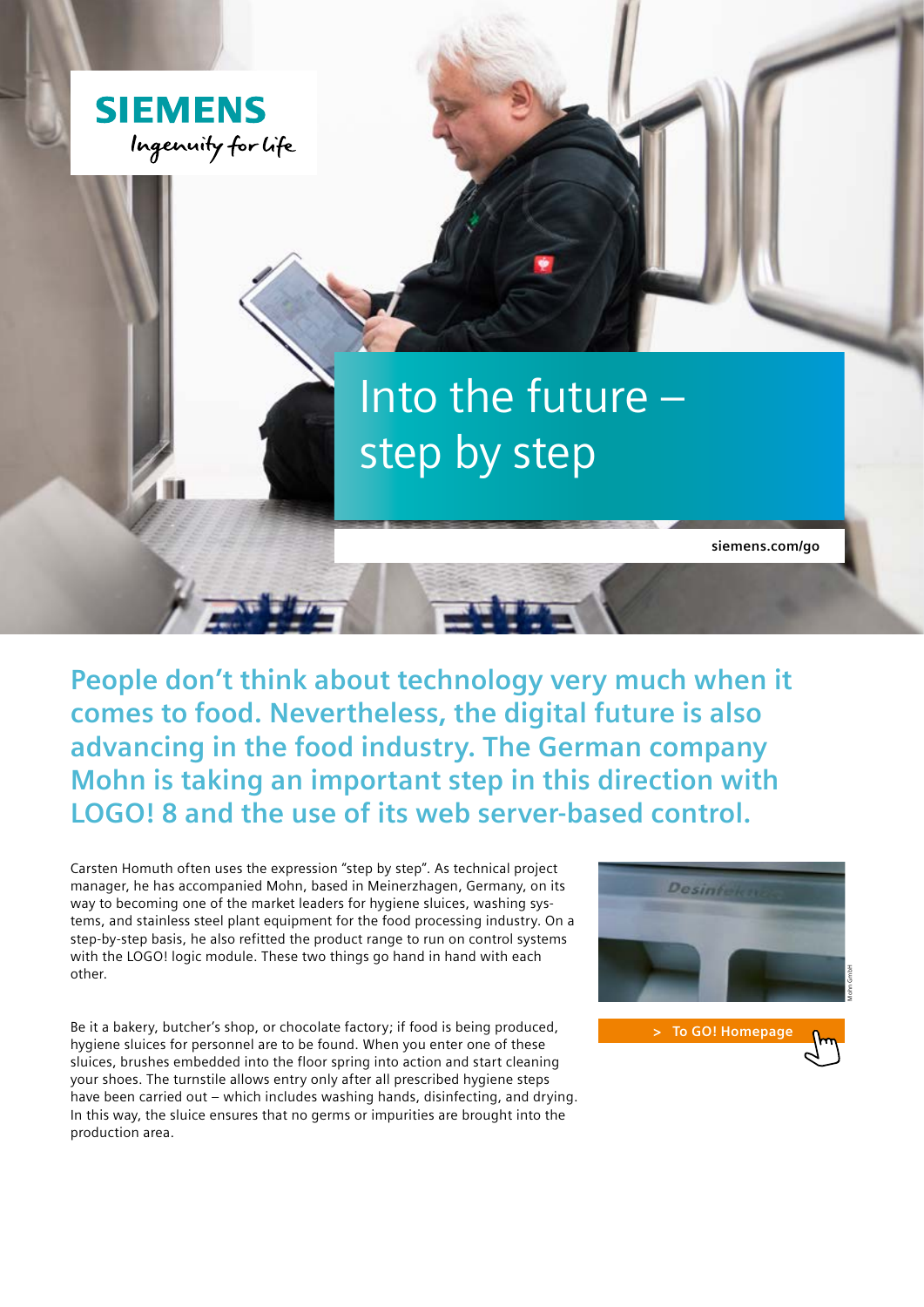# **Making customer wishes come true**

"In the past, we used printed circuit boards for the control system," says Carsten Homuth. But they were rather temperamental. If a printed circuit board failed, faults in the operational process followed. "In addition, every customer has specific requirements and wants to integrate the sluice into their plant differently." That's why Homuth started looking for a more durable and flexible solution, and found it with the LOGO! 8. "With our HIGHLINE hygiene sluice, we are able to implement everything the customer wants."

And that can amount to quite a lot. Time tracking control and access authorizations, as well as a wide variety of rinsing times or the addition of cleaning agents and disinfectants that can be individually controlled: "With LOGO! 8, you no longer have rigid specifications, but can create settings that are precise to the second, simply by using the display," says Homuth.



Mohn offers HIGHLINE, its high-end hygiene sluice, for use in large-scale operations with 200 people per shift.

**200**

**people per shift**

**120-150 sluices**

Every year, Mohn sells about 120 to 150 of the hygiene sluices to customers around the world.

**5,000 cleaning cycles** HIGHLINE reacts immediately via LOGO! and

stops motors and cleaning agent additions as soon as the employee leaves the lock. With 5,000 cleaning cycles per day, there is a great savings potential.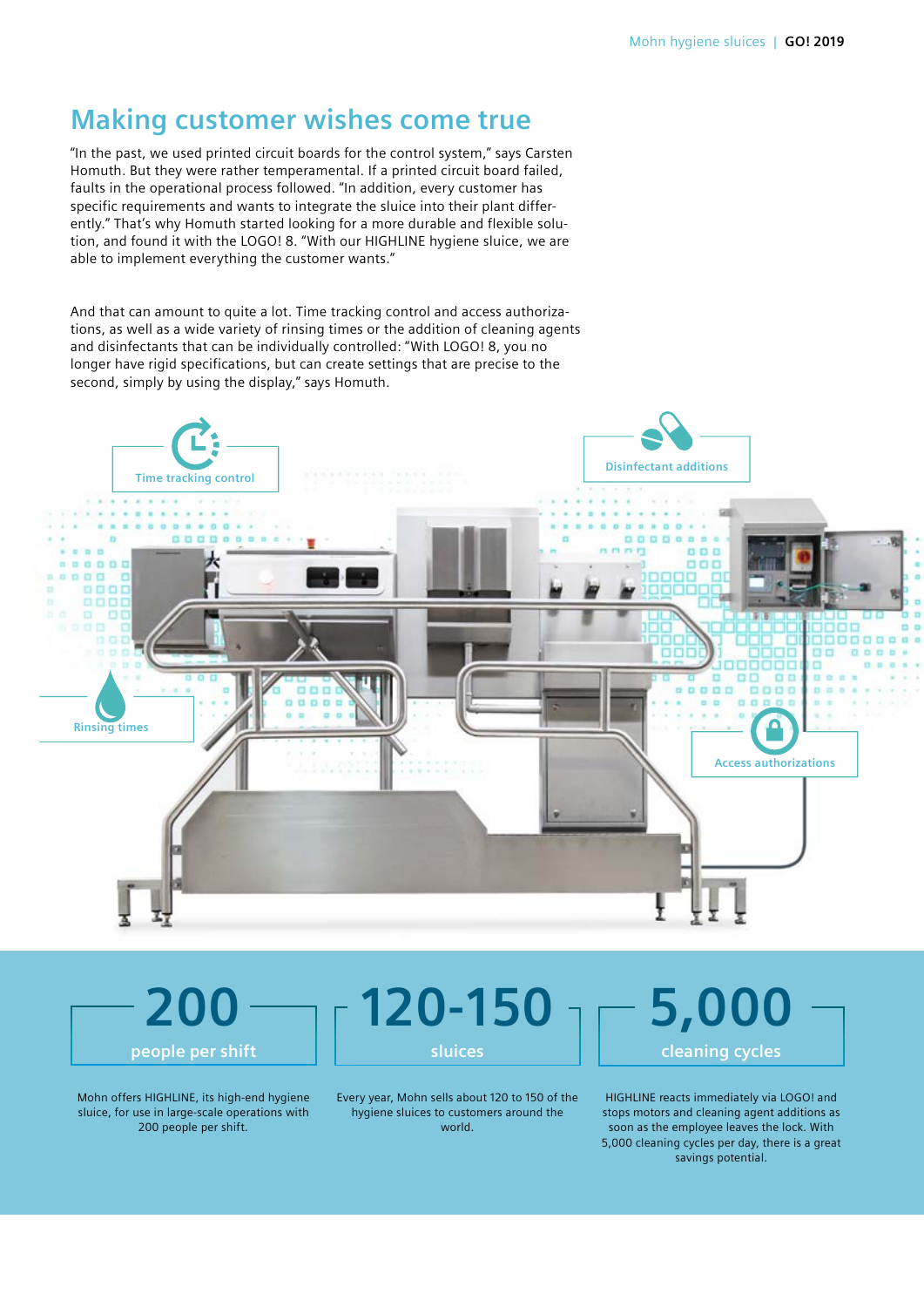

#### **Innovation saves energy and resources**

This is interesting for innovation driver Mohn, particularly with regard to the use of energy and resources: "We are the only company on the market that can do without detection sensors in optical form for shoe sole cleaning," explains Homuth. With printed circuit boards controlling the process, the sensor only detects when someone enters the sluice. The brushes then run for a preset time interval, even if the employee steps out after only half the time has elapsed. HIGHLINE, on the other hand, responds immediately using the LOGO! controller, stopping the motors and the addition of cleaning agents. With up to 5,000 cleaning cycles per day, this translates into enormous savings potential. In times in which companies are increasingly struggling with cost efficiency and their ecological footprint, this is a great selling point, remarks Homuth.





*"With LOGO! 8, you no longer have rigid specifications, but can create settings that are precise to the second, simply by using the display."* 

> **Carsten Homuth**, technical project manager at Mohn GmbH



## **"Our experience has been positive in every respect"**

This also applies to the network interfaces of LOGO! 8. The customer can bring up consumption data or change settings from anywhere in the company via Industrial Ethernet. Mohn can even access the controller remotely and conduct remote maintenance. While the German company tended to supply small and medium-sized enterprises in the past, today Mohn hygiene sluices are delivered to the global players of the food industry. Remote maintenance is an important issue with these customers, along with worldwide availability of spare parts.

"We are pleased to have taken this step together with Siemens," sums up Project Manager Homuth. "Our experience has been positive in every respect." In the meantime, LOGO! 8 has become the standard at Mohn. The HIGHLINE range, a high-end product for use in large companies, was followed by the more economical ECOLINE variant. Step-by-step, other products followed – such as washing troughs with Legionella rinsing and rail gates controlled by holding solenoids.